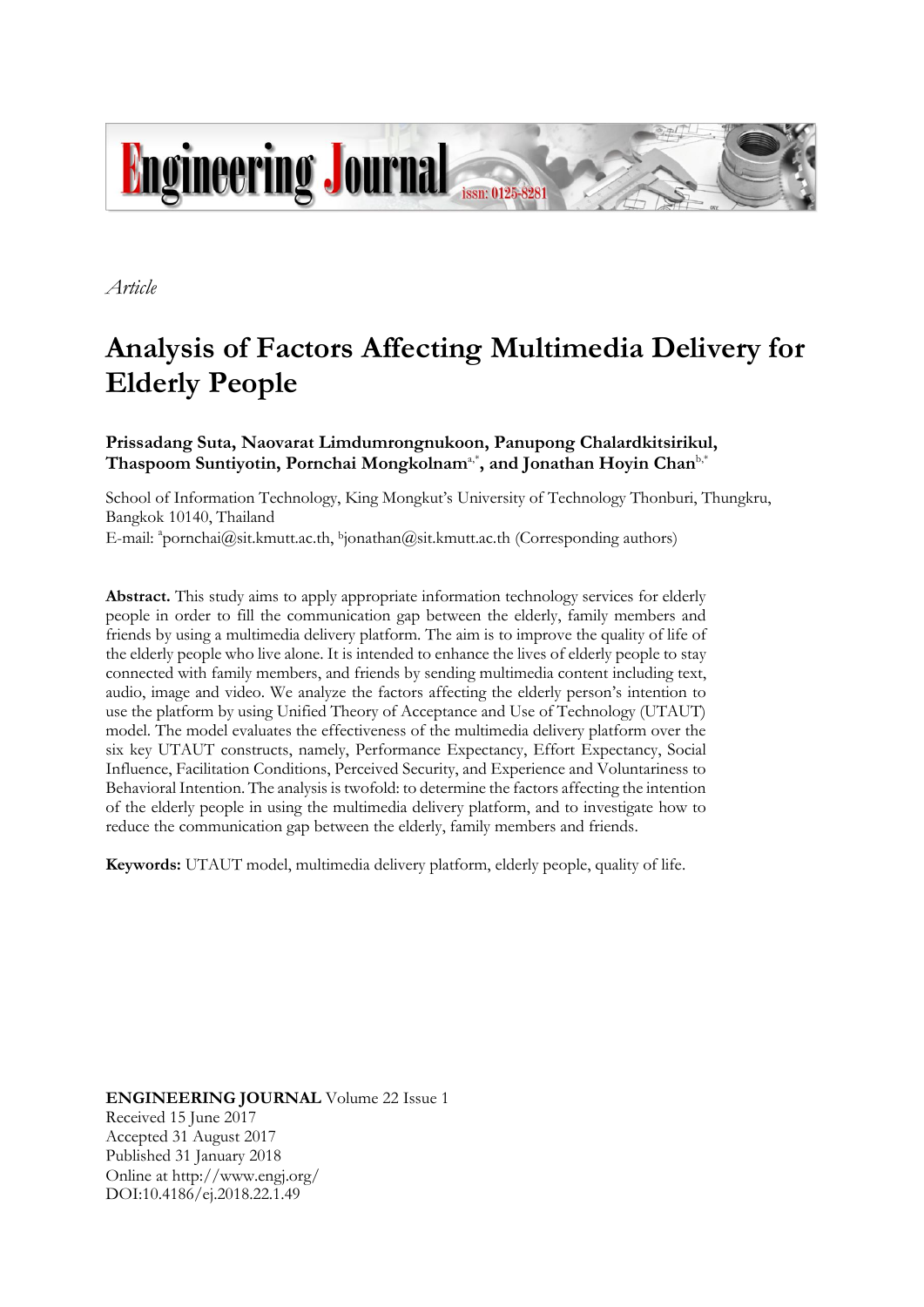## **1. Introduction**

World's elderly population is increasing in an alarmingly rapid pace. The World Population Ageing 2015 [1] reported and projected ageing population trends between 2000 and 2050. In 2015, there were 901 million elderly people aged 60 years or more, which was an increase of 48% from 607 million in 2000, and it was projected to increase by 56% in 2030 with 1,402 million elderly people. By 2050, the global ageing population was projected to grow to nearly 2,092 million elderly people. In Thailand, the percentage of ageing population aged 60 years or over is expected to increase from 12.89% (8.5 million) in 2010 to 19.12% (12.62 million) in 2020 and is projected to rise further to 26.56% (17.58 million) in 2030 [2]. Although most elderly people in Thailand live together in a family, we found the trend of the elderly living alone had increased from 6.3% in 2002 to 10.4% in 2014, according to the 2014 survey of the older persons in Thailand [3]. Major problems of the elderly who live alone are loneliness and isolation, having no one at home to take care of, and needing to work to support daily living. Now the elderly people tend to live longer and alone in large part due to a healthcare advancement and structural social changes. This causes a great deal of concerns in terms of loneliness, social isolation, and depression among the elderly. Moreover, it is found that the main daily activity of the elderly living alone at home is spending time around four to six hours with television. Reid [4] presented that the TV's roles in the lives of the elderly as an important window to the world. It provided various types of programs that met the elderly people's needs. The elderly received up-to-date news and useful information. As a result, they were more involved, entertained, acquiring information and knowing world affairs and issues, and, of course, passing time.

We previously proposed a conceptual model for delivering multimedia by using various sources to the elderly people who lived alone at home via television, with the intention of improving their quality of life [5]. The elderly might have a problem remembering something, such as forgetting to take medications or miss an appointment with the doctor. We consequently applied information technology for the elderly in order to fill in communication gaps between the elderly, family members and friends. We designed the prototype to help the elderly stay active and in touch with their family members and friends [6-7]. The user interface was simple with colors suitable for the elderly. The multimedia delivery platform, called Argong which means grandfather in Thai, comprised television, set-top box and its application, a remote control application running on a tablet, server and database. The set-top box was connected with smart TV or Android television, and the tablet computer was used as a remote control. The system aimed to deliver multimedia from all types of source devices such as smartphones, tablets and personal computers to the destined home television of the elderly. It was intended to strengthen family relationships in order to reduce loneliness and social isolation. Family members and friends could send activity reminders and encourage social interactions with the elderly. The system could bring up and show past multimedia from family members and friends that had been sent to the elderly at a scheduled interval to keep the elderly connected. The multimedia contents could be text, photo, video and audio. Furthermore, the elderly could control the TV with a touchscreen on the tablet, as well as be able to use other similar functions found in a traditional television remote control. In this continued study, we propose an evaluation of effectiveness of the multimedia delivery platform by using Unified Theory of Acceptance and Use of Technology (UTAUT) model. It provides a model to predict the elderly behavior intention to accept and use the Argong multimedia delivery platform.

In the next few sections, we provide literature reviews, materials and methods. The materials describe the key components of the Argong system, followed by the prototype, system implementation, and system composition designed for the elderly people. The method describes participants, procedure and hypothesis testing. Last, we describe the data analysis, results, conclusions and future work.

## **2. Literature Review**

There is an increasing interest in a multimedia communication delivery [8-9] for the elderly such as medreminder application reminded people to take medicines, and call relatives or medical personnel in case of emergency through an interactive television [10]. The Senior Channel system allowed older users to interact with TV and multimedia contents, which in turn helped to improve their social inclusion and participation [11]. A control service framework, termed Multi-user Variable Remote Control iTV (MVC-iTV) service, was developed and it focused on the integration of large-scale mobile and convenient remote controls for multiuser interaction with family within a home information system [12]. Users could use their own handheld devices to interact with the iTV service via internet communications. The SAID project was developed and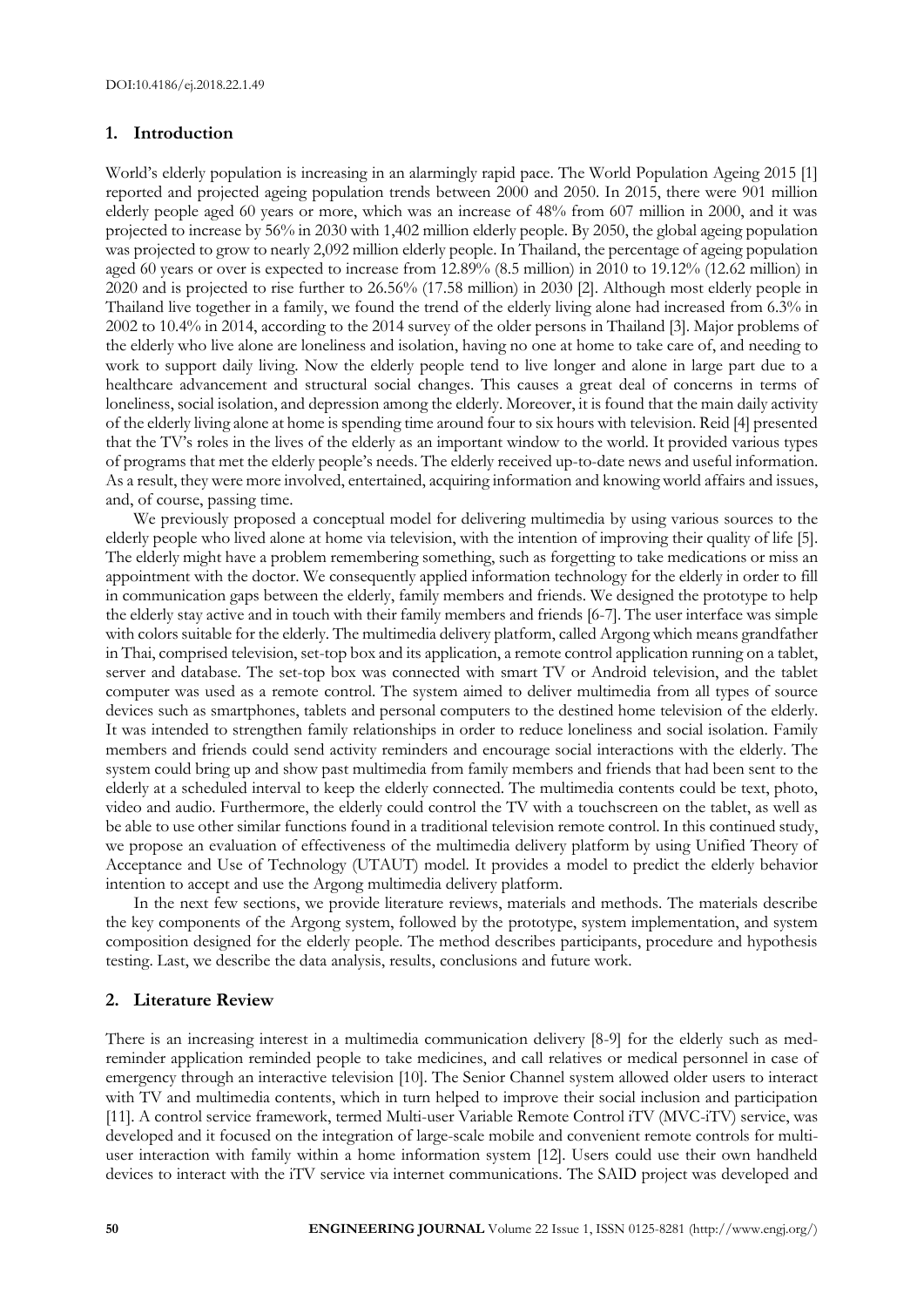aimed to provide the elderly people with more efficient social care and service improvement over TV for delivering a complete catalogue of services by combining with the iTV technologies and intelligent agents in their home environment [13]. Remote health monitoring was used to interact between the user and system by using a digital television connected with a set-top box to receive the patient's data collection through a properly interfaced network of biological sensors such as a blood pressure, temperature monitor and an accelerometer for movement analysis [14]. A home server platform integrated a home multimedia server, a home control server and a home information server and was used to help manage digital information appliances like internet refrigerators and microwave ovens, so the user could access all of devices connected with the home server [15]. An interaction between a wired home network and a wireless communication network was used to control consumer electronics devices such as TV, VCR, camera, CD player, and radio by using a home audio video interoperability (HAVi) and wireless application protocol (WAP) [16]. A TV-Health prototype assisted caregivers or patients in home care [17].

Currently, more research focuses on how to have a good care for the elderly and improve the relationship between the elderly and their family members. Ideas to use information technology to help elderly people have long been proposed, and there exist some applications on smartphones such as MedCoach to remind the elderly to take a pill, or a Red Panic Button to provide help to the elderly when accidents occur [18]. However, there are some limitations for creating an application to help the elderly because many of them do not use smartphones. Thus, these smartphone applications cannot effectively help the elderly. According to many studies, the elderly always spend most of their time watching televisions, and in some ways television is a good medium for effectively conveying information to the elderly, and because there are not many applications developed to help the elderly while they are watching television; therefore, we have developed an application for an Android box with the ability to use a tablet as a remote control.

## **3. Materials & Methods**

#### **3.1. Prototypes**

The Argong multimedia delivery platform for the elderly is divided into two parts, which are Argong TV and Argong remote control. First, the Argong TV application needs to be installed on the Android set-top box or Android TV. When the TV is turned on, a home screen launcher will be shown as in Fig. 1(a), and the Argong TV application will be automatically launched without any further needed input from the user. Second, the Argong remote control needs to be installed on the tablet computer. Figure 1(b) shows its home screen. Tablet computer is a portable device which is easy to use as a touchscreen and easy to see with a wide range of screen resolutions and sizes, and thus it is most suitable for the elderly users. The Argong remote control can connect to the TV by logging on to the same user account.



(a)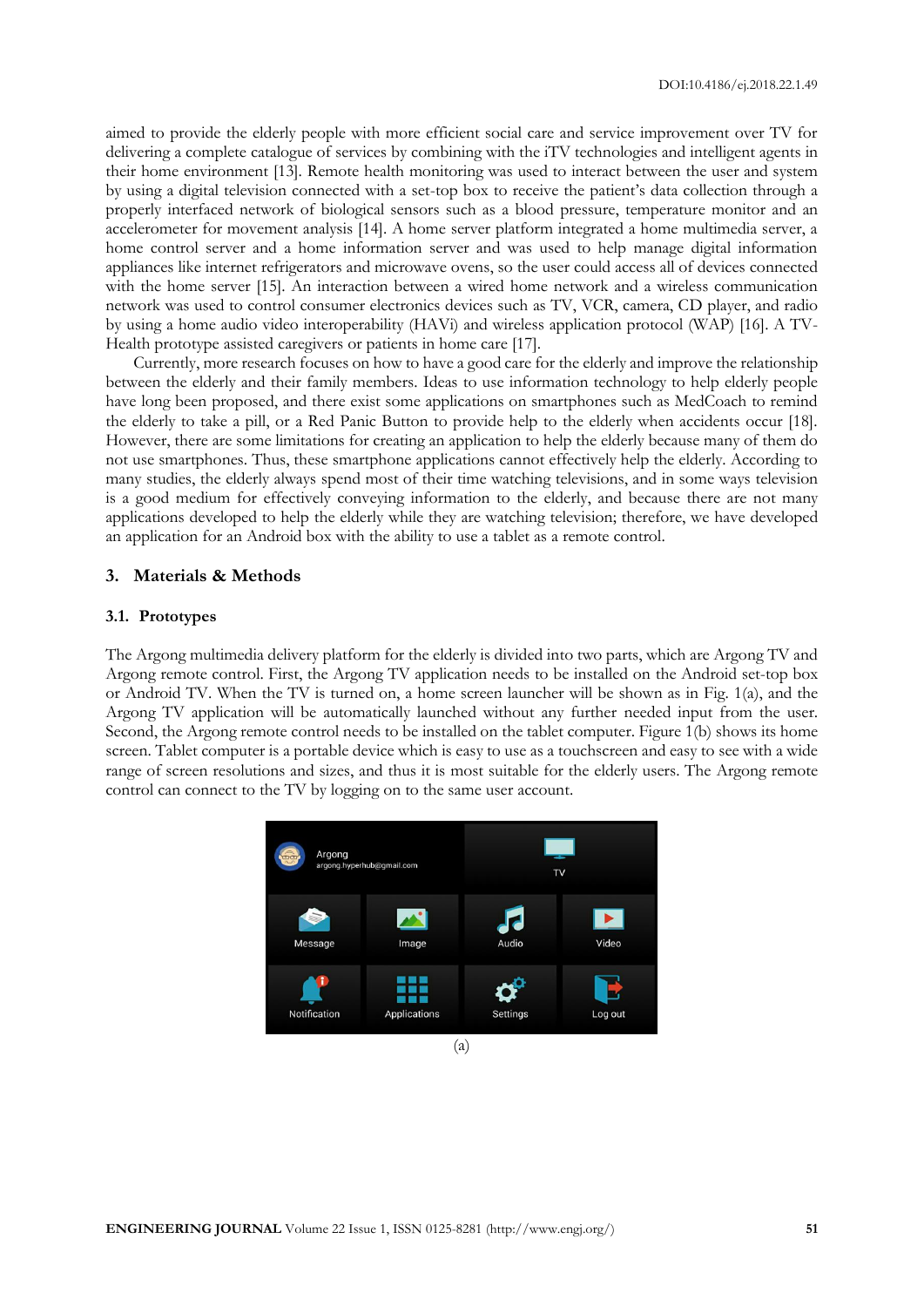| Argong<br>argong.hyperhub@gmail.com |                                |                 | Touchpad |  |
|-------------------------------------|--------------------------------|-----------------|----------|--|
| Message                             | Image                          |                 |          |  |
| Audio                               | $\blacktriangleright$<br>Video |                 |          |  |
| <b>Remote TV</b>                    | Friend                         |                 | OK       |  |
| <b>Notification</b><br>Settings     | Channel<br>Logout              | $\blacklozenge$ |          |  |
|                                     |                                | D               |          |  |

Fig. 1. Home screen of Argong multimedia delivery platform: (a) Argong TV application; and (b) Argong remote control application.

#### 3.1.1. System implementation

The Argong multimedia delivery platform consists of the set-top box which is connected to a smart TV or Android TV, and the tablet computer which acts as a remote control and controls some TV functions via infrared (IR), as shown in Fig. 2.



Fig. 2. The Argong multimedia delivery platform.

The Argong application is developed on Android based on the Java programming language. The proposed system includes the following components.

- Hardware: LED/LCD TV, Android set-top box, Android tablet computer
- Software: Android Studio, MySQL Server, Firebase

## 3.1.2. System composition

The Argong application comprises three components, which are multimedia delivery platform, application server including a server and database, and Firebase used for receiving push notifications from the server, as shown in Fig. 3. The five key elements of the Argong application are TV channel, Message, Reminder, Touchpad, and Remote Control, and all are embedded in the device. Further details of these elements are as follows.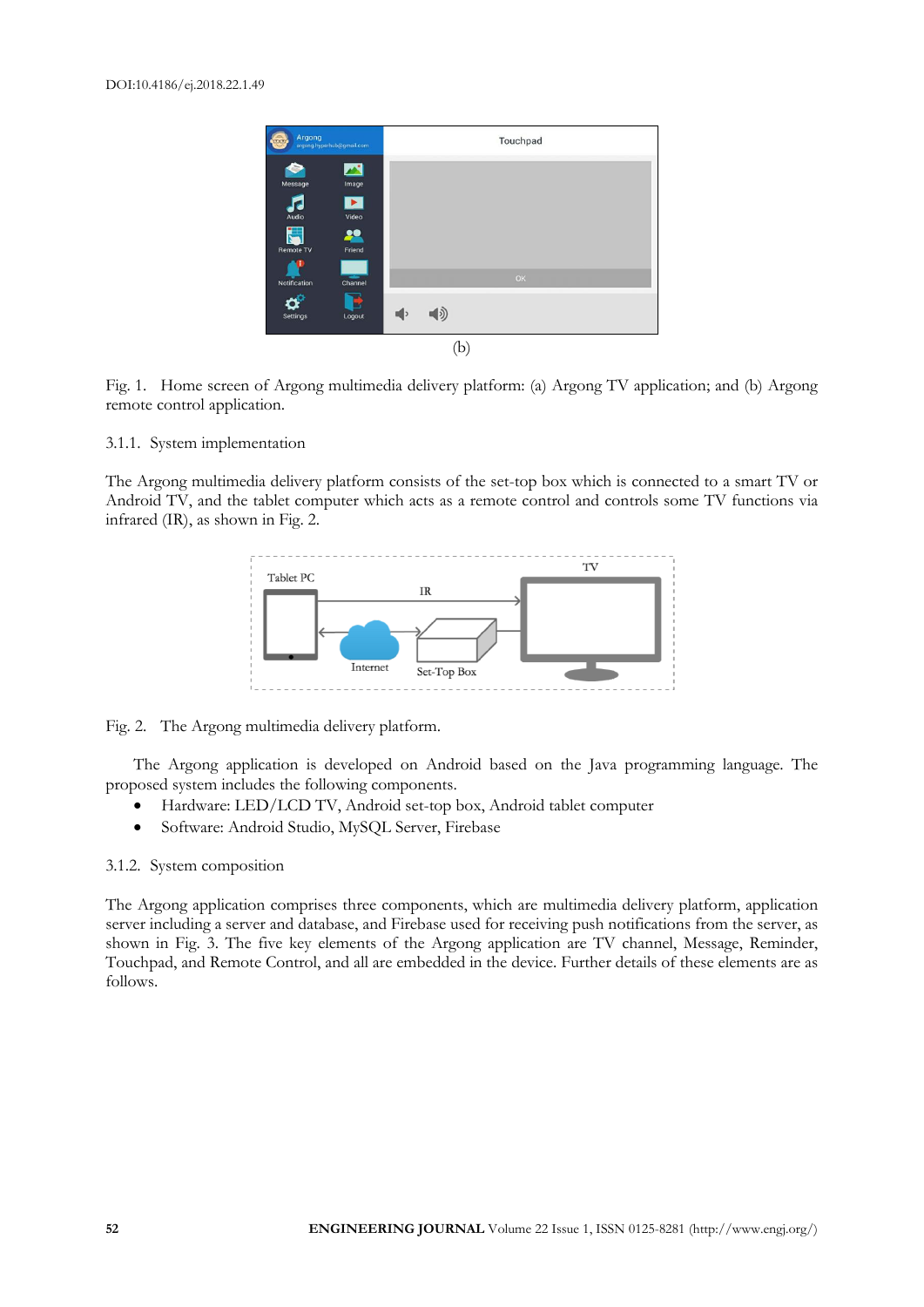

Fig. 3. The Argong application architecture.

- 1) TV Channel: It is a live streaming format which is an extension to the m3u format encoded in UTF-8 characters. The Internet Protocol Television (IPTV) provides digital television services over Internet Protocol (IP) to broadcast ordinary TV programs [19].
- 2) Message: The elderly can send multimedia contents to family members and friends by using an Android tablet PC. The delivery mean is like an email form, including sender, receiver, subject heading, and multimedia contents. It masks a folder as unread and read messages accordingly, as well as the number of messages. The multimedia contents include the following.
	- Text: The elderly can use a virtual keyboard or a speech-to-text function on a tablet computer for typing messages, and then send the messages to family members and friends. When typing messages, the system enables a word prediction function to auto complete the frequently used words or phrases. This function facilitates the elderly to type effectively, easily and conveniently. For the speech-to-text feature, we use RecognizerIntent class [20], an Android speech-to-text engine, for converting speeches to texts. The elderly simply speaks the messages, and they will be converted as texts which are accurate and correct contextually. The system simply prompts the user for speeches and send them through the speech recognizer, and then message will be sent back and displayed as texts. It supports both Thai and English languages.
	- Picture, Audio, and Video: The elderly can choose existing pictures, audios or videos from a gallery stored on the tablet computer, or take a new picture, audio or video. The system allows for previewing the contents before the elderly send them to family members or friends. File Transfer Protocol (FTP) is a standard Internet protocol for transmitting files between computers on the Internet over TCP/IP connections, which is used to upload multimedia file to the server; it runs on a background thread and will be disconnected after transferring files successfully.
- 3) Reminder: The system can notify scheduled reminders or special events, such as taking medicines, paying a bill or meeting when the appointment time is approaching. The elderly can add the reminders themselves, which specify four trigger types, including *one time*: the message notifies once, *daily*: the message notifies at the same time every day, *weekly*: the message notifies at the same time each week, and *monthly*: the message notifies at the same time each month. Family members can also send the activity reminders to their elderly parents. Furthermore, the system will alert the elderly with new messages on both TV and tablet computer screen when the messages arrive. If the elderly clicks a view button on the prompt new message while watching, the TV will switch to the Argong TV launcher and show the message.
- 4) Touchpad: The elderly can use the touchpad to control a cursor on the television screen instead of using a traditional television remote control. Lai and Hwang [21] proposed the usability evaluation of three virtual pointing models including virtual touchpad, virtual joystick and virtual direction key. Their results showed that the virtual touchpad took the least time to select the target object, and users were satisfied with the virtual touchpad; therefore, we decide to use the virtual touchpad to control the cursor on television for our system. We use the Android getevent and sendevent commands for developing this feature [22-24]. The getevent command runs on the device and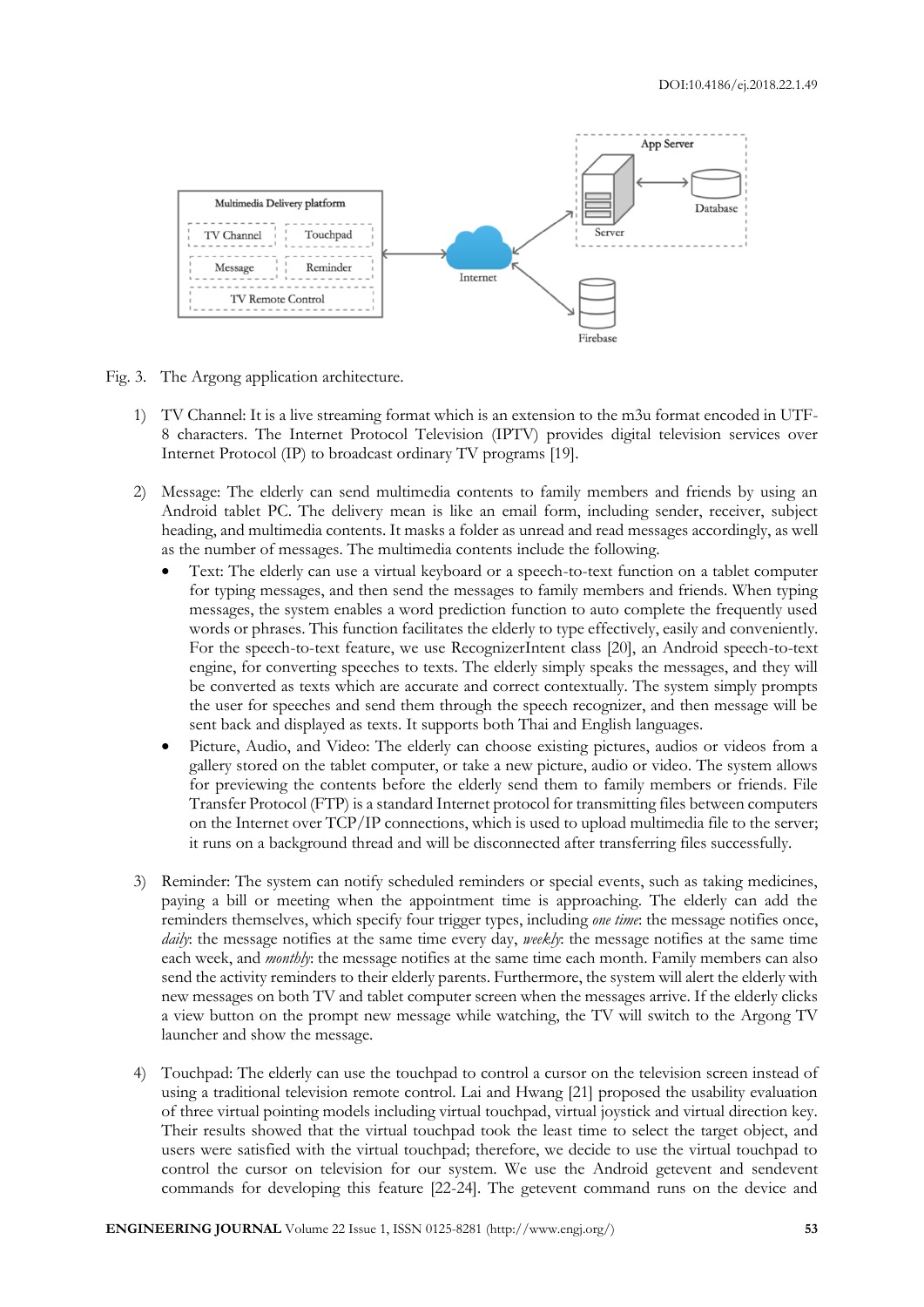provides information about input devices and a live dump of kernel input events from the input devices which are connected to the Android set-top box. It splits out the input events in a hexadecimal format. Moreover, we use Android motion events which report the movement that helps to detect the gestures when the user's finger touches and moves the cursor on the TV screen [25]. The system gets the touch data such as the coordinates x and y. The sendevent command is used to inject the input events to the input device, which allows the elderly to move a cursor around the TV screen. The command format is as follows:

## [command] [device] [type] [code] [value]

The parameters are defined as follows:

- command sendevent
- device dev/input/eventX; X is a number; the input device name is stored as string type. We find what input device name works for touch event which uses the getevent command. The number of touch data will be event0 to event9.
- type: It is the touch event type for generating events which is stored as a decimal type.
- code: It is the sequence of input events. The event code is stored as a decimal type.
- value: The value is stored as a decimal type.

Based on Pointing task performance, Cheong et al. [26] used three representative devices for remote pointing devices in order to compare them to a standard Mouse 2.0 for the performance evaluation. First, the optical finger navigation (OFN); it had a touchpad which allowed a freely movement with 2D navigation. Second, the Hall mouse; it had four Hall sensors recognizing the movement directions. Last, the GyroPoint; a user could control a pointer by a wrist movement. The results of the pointing devices depended on the tasks of different performances referred to the Fitts' Law [27] specified in ISO 9241-9 measurement. For a steering tunnel task on a curved trail, the Hall mouse and OFN showed a higher accuracy than the GyroPoint; therefore, we chose remote pointing devices working similar to the Hall mouse and OFN to implement the Argong system. MacKenzie [28] showed the experiment on a touch-based target selection by calculating the Fitts' Law and throughput, which were compared between direct input as a finger and indirect input as a mouse, the result is a performance enhancement for touch by about 50 percent than accepted values for a mouse. A user could choose the direct input, which did not require the user to track pointing symbol and to press the button. The main movement-based tasks in a graphical user interface were targeting, tracking, and targeted-tracking using a mouse, a pen mouse, a touch screen, and a graphics tablet [29].

We run an experiment to compare between the Argong touchpad and a traditional television remote control in pointing task by using the concept of Fitts' Law to model the pointing performance which was based on the size and distance of the target object as in Eq. (1).

$$
MT = a + b \log_2 \left( 2 \frac{A}{W} \right) \tag{1}
$$

It included a movement time (MT), constants (a, b), target amplitude (A) and target width (W). We used the FittsTouch application [30] to do the experiment that conformed to ISO 9241 Part 9 standards [31] which was about requirements for non-keyboard input devices. We evaluated the system by using TV: LCD TV LG M2341A, Android set-top box: Tronsmart Draco AW80 with Android 4.4 (KitKat), and Android tablet computer: Samsung Galaxy Note 10.1 N8000 with Android 4.4 (KitKat). All 30 elderly users tested this feature on the same devices. The experiment was set with the following parameters:

- The task type was two-dimensional (2D) movements, with the horizontal axis and the vertical axis.
- The target diameters were 250 and 500 pixels.
- The target widths were 60 and 100 pixels.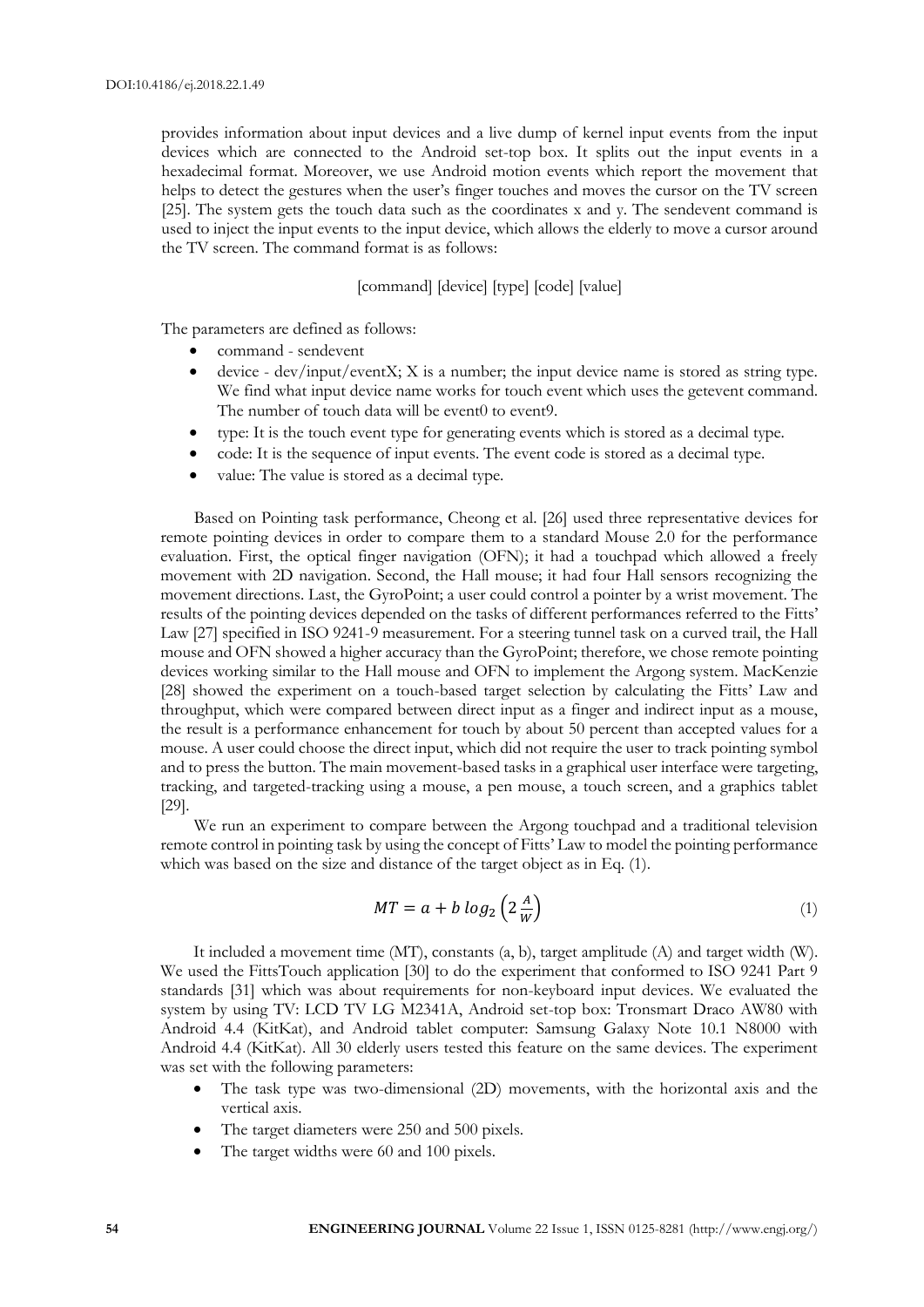Thereafter, the performance evaluation was calculated by using a paired t-test. It measured the same subjects by comparing differences in the use of a touchpad and a remote control. The study proposed the following hypothesis:

- H<sub>0</sub>:  $\mu_1 = \mu_2$ ; the population mean of the differences ( $\mu_1$ ) equalled the hypothesized mean of the differences  $(µ_2)$ .
- H<sub>1</sub>:  $\mu_1 \neq \mu_2$ ; the population mean of the differences ( $\mu_1$ ) did not equal the hypothesized mean of the differences  $(\mu_2)$ .

We found the confidence interval at 95% confidence level and p-value equal to 0. The correlation between the indices of difficulty (IDe) and movement time (MT) is shown in Fig. 4(a). The touchpad has a lower movement time than remote control. Figure 4(b) shows the average of using performance of the touchpad at 0.44, which is higher than the remote control at 0.35.





Fig. 4. Performance comparisons of the indexes of difficulty and movement time.

5) Remote Control: The elderly can control TV functions by using the tablet computer that has a builtin infrared blaster which works similarly to the traditional television remote control, such as power on/off, mute/un-mute, volume up/down, channel up/down, menu bottom with up/down/ and left/right controls, high-definition multimedia interface (HDMI) mode, TV mode and source menu. We use ConsumerIrManager, an Android's infrared (IR) transmitter API, which operates a consumer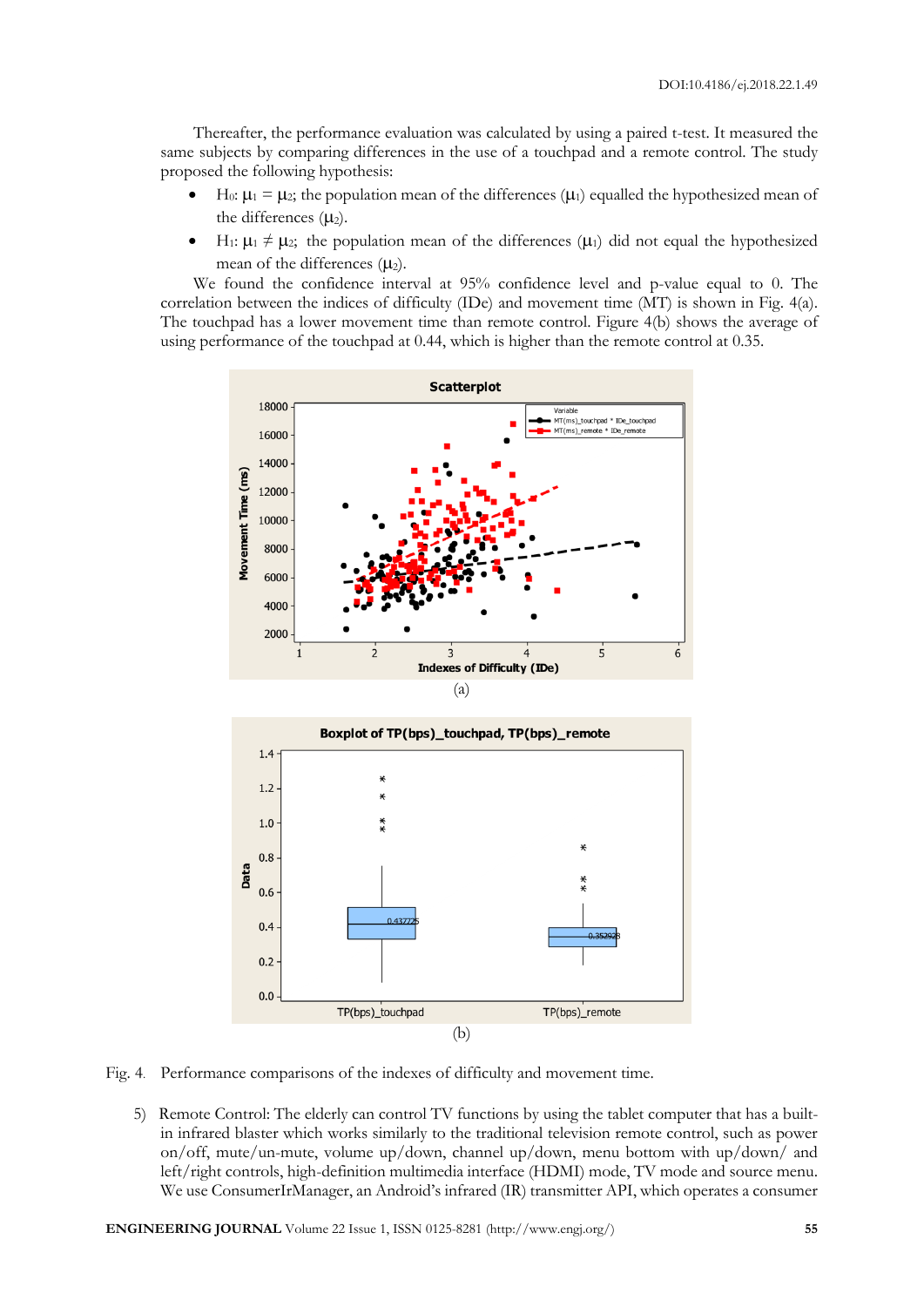infrared on a device [32]. The system starts with IR codes prepared in the Pronto hex format which is based on the device brands such as Samsung, Sony, Toshiba and LG and convert its number to a decimal format using hex2dec function. The first number of IR codes is the frequency of the IR carrier in terms of the Pronto internal clock, and the other numbers are a count pattern. Frequency is measured in cycles or pulses per second. The count pattern is converted to the duration pattern by multiplying each value of the pulses. Finally, the system transmits the infrared pattern.

## **3.2. Methods**

According to the Unified Theory of Acceptance and Use of Technology (UTAUT) [33], researchers were likely to use it for a user acceptance prediction, such as a conceptual model of effect and behavior among the elderly, based on social environmental factors, on a patient portal adoption that consists of three institutional forces: normative, mimetic, and coercive. It was built on institutional theory and UTAUT. Cimperman M. et al. [34] proposed a model at a conceptual level which measured constructs in the UTAUT model for predicting the factors affecting older users' acceptance of Home Telehealth Services (HTS), which were information and communication technology based services using Internet connections and computers or mobile devices in a conservative field of healthcare. We also found several works that used and applied the UTAUT model for a user intention to accept a technology [35-36], applied the UTAUT model for students at Methodist University College Ghana for their intentions to use information and communication technology (ICT) available for learning and research. For this study, we also apply the UTAUT model with the following two main goals: to determine the factors affecting the elderly people intention to use the multimedia delivery platform, and to improve the communication gap between the elderly, family members and friends by using the multimedia delivery platform.

To achieve the two goals, we asked 30 elderly persons to use our Argong system and respond to a questionnaire as shown in Fig. 5. The details are given as follows.

## 3.2.1. Participants

Thirty elderly people aged 60 years or over who live in Thailand. The sample size of 30 is considered typically large enough for repeatedly sampled means to be approximately normally distributed [37].

## 3.2.2. Procedure

We described the goals of this study and explained experimental procedures to the elderly before they started testing the Argong system. We designed the procedures as follows:

- 1) The elderly tested the Argong remote control features that worked similarly to a traditional TV remote control, such as power on/off, mute/un-mute, volume up/down, channel up/down, menu bottom with up/down/ and left/right controls, HDMI mode, TV mode and source menu.
- 2) The elderly tested a touchpad feature to control a cursor movement on the television screen.
- 3) The elderly sent multimedia contents to family members or friends by using the tablet with the Argong remote control application. First, the elderly selected multimedia type menu, including message, image, audio and video to be sent to family members or friends. Next, the elderly selected one or more receivers from the receiving family and friend list. The steps taken of each menu are as follows:
	- Message menu: The elderly typed messages or used a speech-to-text feature. Next, the elderly clicked a send button.
	- Image menu: The elderly took a new picture, and then clicked a send button. Next, the elderly selected a picture from the gallery, and then clicked the send button.
	- Audio menu: The elderly recorded a new audio, and then clicked a send button. Next, the elderly selected the audio from the music track or sound picker, and clicked the send button. However, the elderly could listen to the selected audio before sending it out.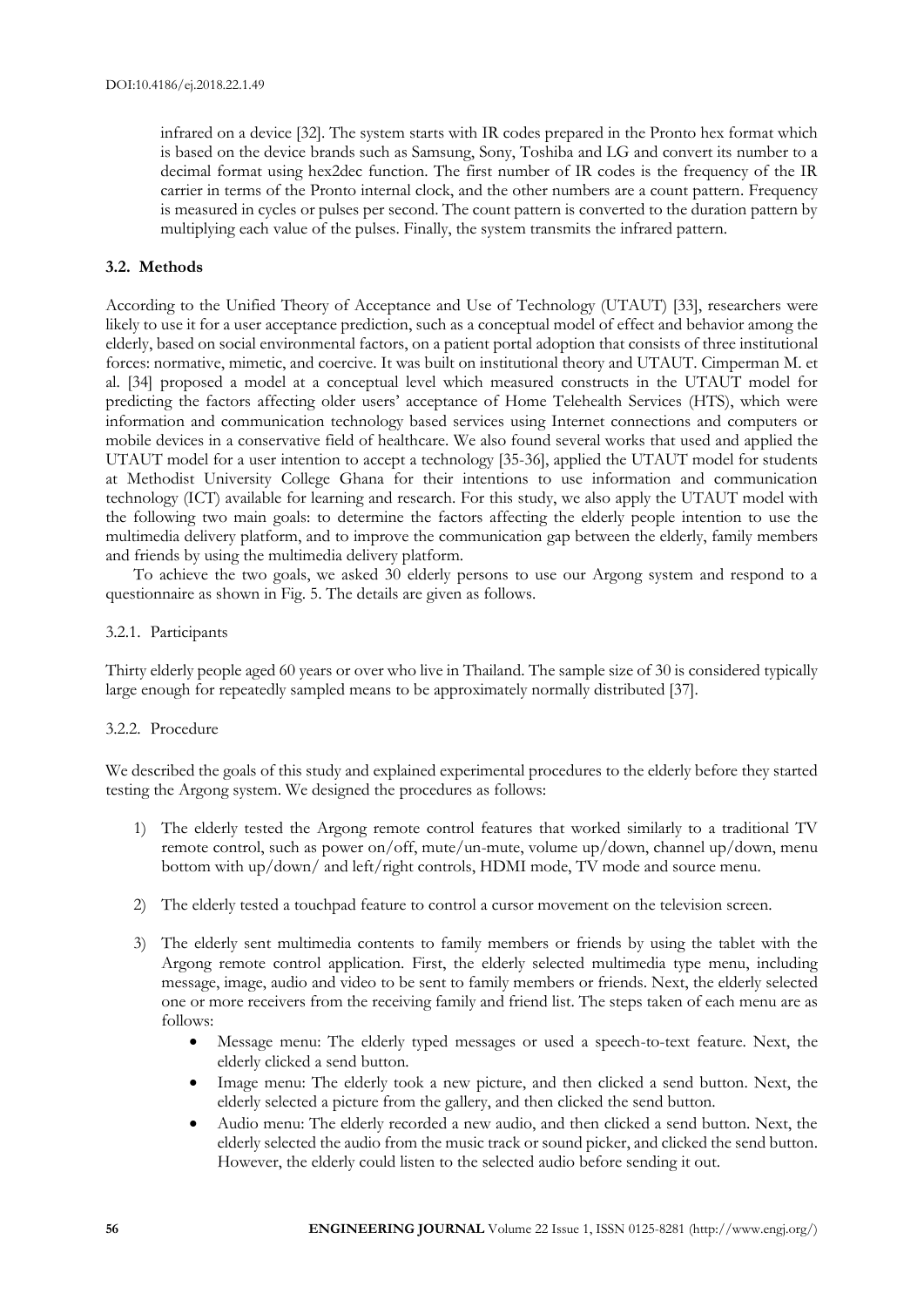- Video menu: The elderly recorded a new video, and then clicked a send button. Next, the elderly selected the video from the gallery, and then clicked the send button. However, the elderly could preview the selected video before sending it out.
- 4) The elderly received multimedia contents via television with the Argong application. First, the elderly clicked the TV menu. The system showed live channels. The elderly slid the left menu which showed sub menus such as unread message, read message, and sent message. When elderly selected unread message menu, then the system showed a list of new messages whose all types of multimedia contents were listed. The elderly selected a new message, and then the system popped up the window of message details. Next, the message was moved to the read message menu after the elderly closed the message window. The elderly could open messages to read again via the TV home screen menu.
- 5) The elderly scheduled the upcoming reminders or special events. First the elderly selected notification menu. Next the elderly selected a trigger as one-time type, and then typed a message to alert at that time.



Fig. 5. An elderly person used the Argong system before doing a questionnaire.

## 3.2.3. Hypothesis testing

The survey instruments are divided into three parts as follows: the first part is general information about the elderly; the second part is survey items adopted from literature reviews of behavioural intention to use, and the third is textual comments or suggestions for improving the multimedia delivery platform. The six UTAUT constructs are Performance Expectancy, Effort Expectancy, Social Influence, Facilitation Conditions, Experience, and Voluntariness. Their definitions are as follows. Performance Expectancy is defined as the degree to which an individual believes that using the system will help him or her to attain gains in job performance. Effort Expectancy is defined as the degree of ease associated with the use of system. Social Influence is defined as the degree to which an individual perceives the importance of others' belief that he or she should use the new system. Facilitation Conditions is defined as the degree to which an individual believes that an organizational and technical infrastructure exist to support use of the system. Based on the UTAUT model we investigate the elderly intention to use the Argong system with a questionnaire by using a 5-point Likert-type scale for responses (1 = Very Unsatisfied, 2 = Unsatisfied, 3 = Moderate, 4 = Satisfied, and 5 = Very Satisfied). Based on the UTAUT, we propose the model as shown in Fig. 6 with the following hypotheses.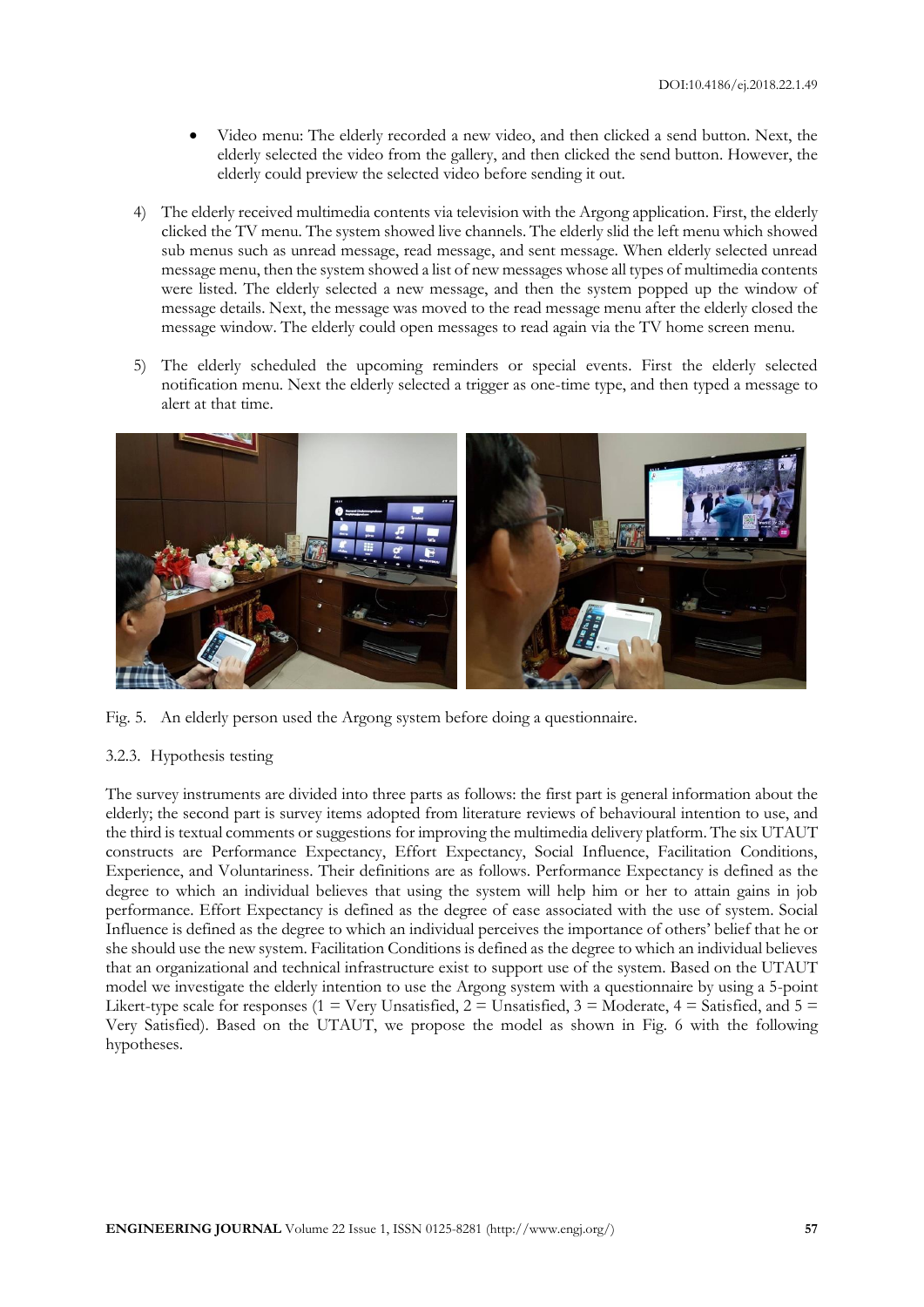

Fig. 6. Extended UTAUT model.

- H1: Performance Expectancy instruments will increase a behavioural intention to use the Argong by the elderly.
- H2: Effort Expectancy instruments will increase a behavioural intention to use the Argong by the elderly.
- H3: Social Influence instruments will increase a behavioural intention to use the Argong by the elderly.
- H4: Facilitation Conditions instruments will increase a behavioural intention to use the Argong by the elderly.
- H5: Experience instruments will increase a behavioural intention to use the Argong by the elderly.
- H6: Voluntariness of Use instruments will increase a behavioural intention to use the Argong by the elderly.

## **4. Data analysis and Results**

#### **4.1. Instrument Validation**

Table 1 indicates the reliability coefficients of the constructs by using the Cronbach's alpha coefficients for the measurement model [38]. If the threshold value of the alpha coefficient is greater than 0.7, the questionnaire answer is considered a reliable acceptance. The results show that all the factors have the coefficients higher than the cutoff value 0.7, and thus the survey instruments are reliable.

| Factor                         | Cronbach's Alpha Coefficient |
|--------------------------------|------------------------------|
| Performance Expectancy         | 0.954                        |
| <b>Effort Expectancy</b>       | 0.756                        |
| Social Influence               | 0.946                        |
| <b>Facilitating Conditions</b> | 0.950                        |
| Experience                     | 0.743                        |
| Voluntariness of Use           | 0.958                        |

Behavioural Intention to Use 0.981

Table 1. Cronbach's alpha coefficients for the measurement model.

## **4.2. Data Analysis**

According to the hypotheses presented above, the instruments were conducted with 30 elderly persons in Thailand. The elderly fully completed the survey instruments. The demographic and background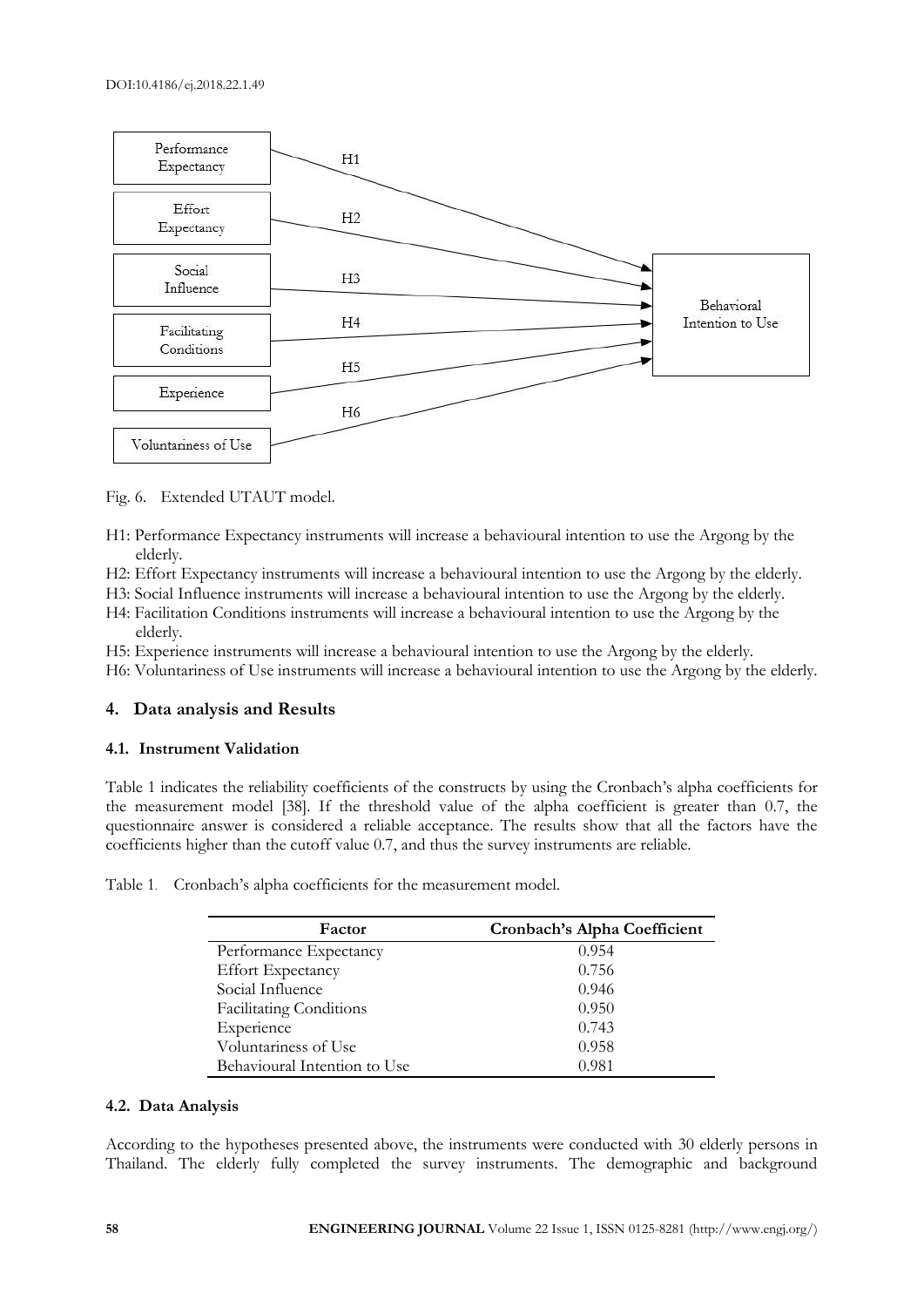characteristics of the respondents are shown in Table 2, with gender, age, highest level of education, experience with technology, hours of TV viewing time per day, living pattern, and home Internet access.

| Gender                           | - Male: $7(23.3\%)$<br>- Female: 23 (76.7%)                                                                                                                     |
|----------------------------------|-----------------------------------------------------------------------------------------------------------------------------------------------------------------|
| Age                              | $-60-64$ years: 7 (23.3%)<br>$-65-69$ years: 8 (26.7%)<br>$-70-74$ years: 9 (30%)<br>$-75-79$ years: 4 (13.3%)<br>$-80-84$ years: 2 (6.7%)<br>$-85$ or older: 0 |
| Highest level of education       | - Less than Bachelor's degree: $19(63.3\%)$<br>- Bachelor's degree: $7(23.3\%)$<br>- Master's degree: 4 (13.3%)<br>- Doctoral degree: 0<br>$-$ Other: $0$       |
| Experience with technology       | - Computer: $1 (3.3\%)$<br>- Smart phone: 13 (43.3%)<br>- Tablet Computer: 2 (6.7%)<br>- None: $14(46.7\%)$                                                     |
| Hours of TV viewing time per day | $-1-4$ hours: 22 (73.3%)<br>$-5-8$ hours: $5(16.7\%)$<br>$-9-12$ hours: 2 (6.7%)<br>- Other: $1(3.3\%)$                                                         |
| Living pattern                   | - Alone: $9(30\%)$<br>- Spouse: 12 (40%)<br>- Children: 9 (30%)                                                                                                 |
| Home Internet access             | - Yes: $17(56.7\%)$<br>- None: $13(43.3\%)$                                                                                                                     |

Table 2. Background of respondents.

First, we investigated each factor that might affect the intention to use the Argong system. The statistical measures were mean and standard deviation values as shown in Table 3, which are based on the 5-point Likert-type scale of the responses.

Table 3. Survey items for estimating UTAUT model.

| Questionnaire                                                        | Mean | Standard<br>Deviation |
|----------------------------------------------------------------------|------|-----------------------|
| Performance Expectancy (PE)                                          | 4.29 | 0.70                  |
| PE1: I find that using the system would help better communicate      | 4.30 | 0.79                  |
| with my family members.                                              |      |                       |
| PE2: I find that using the system would strengthen family            | 4.20 | 1.00                  |
| relationships and bonding.                                           |      |                       |
| PE3: I find that using the system would be helpful in notifying      | 4.43 | 0.68                  |
| upcoming events.                                                     |      |                       |
| PE4: I find that using a touchpad for controlling TV is easy to use. | 4.27 | 0.74                  |
| PE5: I find that using a touchpad for controlling TV is fast.        | 4.30 | 0.70                  |
| PE6: I find that using the system could enhance the quality of life. | 4.23 | 0.86                  |
| PE7: I find that using the system would be useful in daily life.     | 4.27 | 0.74                  |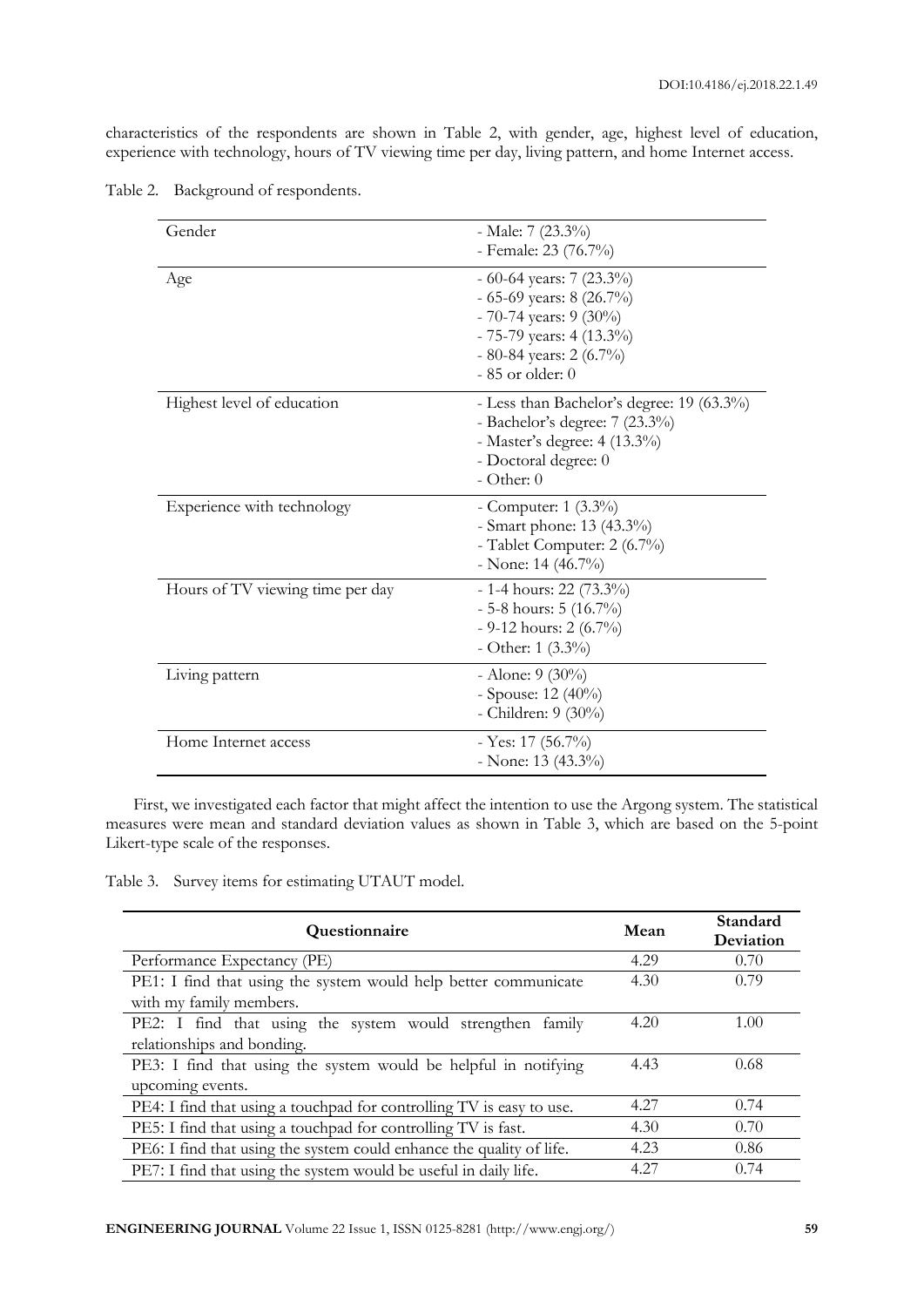| Questionnaire                                                      | Mean | Standard<br>Deviation |
|--------------------------------------------------------------------|------|-----------------------|
| Effort Expectancy (EE)                                             | 4.41 | 0.62                  |
| EE1: I find that the system is easy to use and not complicated.    | 4.63 | 0.61                  |
| EE2: I find the system easy to learn and use.                      | 4.53 | 0.78                  |
| EE3: I could learn how to use the system myself.                   | 4.07 | 0.87                  |
| Social Influence (SI)                                              | 4.00 | $0.97\,$              |
| SI1: I will use the system if my family members encourage and need | 3.97 | 1.13                  |
| me to use it.                                                      |      |                       |
| SI2: I will use the system if my family members use it.            | 4.10 | 0.92                  |
| SI3: I will use the system if people around me use it.             | 3.93 | 1.01                  |
| Facilitating Conditions (FC)                                       | 3.70 | 0.97                  |
| FC1: I have enough necessary resources to use the system.          | 3.70 | 1.24                  |
| FC2: I have enough necessary knowledge to use the system.          | 3.90 | 1.16                  |
| FC3: The system could launch the Argong home screen when the TV    | 4.10 | 0.88                  |
| is turned on.                                                      |      |                       |
| FC4: The system could launch the Argong home screen when the       | 4.17 | 0.83                  |
| tablet computer is turned on.                                      |      |                       |
| Experience (EXP)                                                   | 3.02 | 0.84                  |
| EXP1: I have experience of how to use a TV.                        | 4.17 | 1.05                  |
| EXP2: I have experience of how to use a TV remote control.         | 3.83 | 0.75                  |
| EXP3: I have experience of how to use a tablet computer.           | 2.37 | 1.33                  |
| EXP4: I have experience of how to use a smartphone.                | 2.47 | 1.43                  |
| EXP5: I have experience of how to use a computer.                  | 2.27 | 1.31                  |
| Voluntariness of Use (VOU)                                         | 4.27 | 1.06                  |
| VOU1: I am willing to use the system myself although no one has    | 4.20 | 1.16                  |
| asked me to do so.                                                 |      |                       |
| VOU2: I am willing to use the system myself although it is not     | 4.33 | 0.99                  |
| required by any law, rule or regulation.                           |      |                       |
| Behavioural Intention (BI)                                         | 3.90 | 0.91                  |
| BI1: I am willing to use the system.                               | 3.87 | 0.94                  |
| BI2: I expect/intend to use the system in the future.              | 3.93 | 0.91                  |

## **4.3. Results**

#### 4.3.1. Results of hypothesis testing

We used Pearson correlation method for the hypothesis testing as shown in Table 4. The range of the correlation is between -1 and 1. The negative or positive value is related to behavioural intention, and there is no correlation when the value is 0. All factors are significant at the significant level  $p \le 0.001$ . The detailed results are as follows. Performance Expectancy (r=0.834, p<0.001), Effort Expectancy (r=0.791, p<0.001), Social Influence ( $r=0.820$ ,  $p<0.001$ ), Facilitation Conditions ( $r=0.599$ ,  $p<0.001$ ), Experience ( $r=0.298$ , p>0.001), and Voluntariness (r=0.743, p<0.001). The relationships in hypotheses H1, H2, H3, H4, and H6 are significantly strong, while H5 has no significant influence on the behavioural intention to use the Argong system.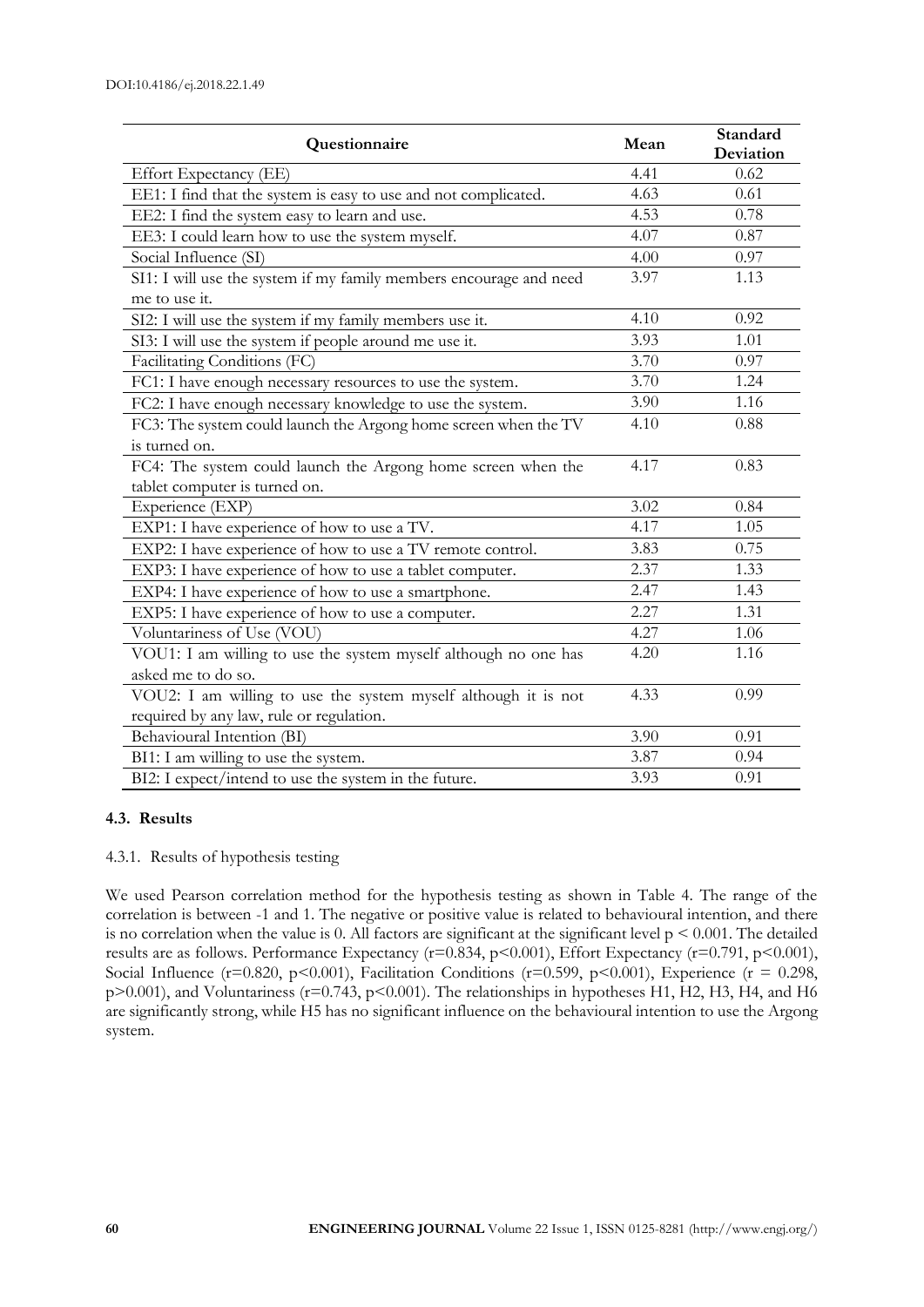| <b>Hypothesis</b>         | Pearson<br>Correlation (r) | Significant (p) | Conclusion      |
|---------------------------|----------------------------|-----------------|-----------------|
| $H1:$ PE $\Rightarrow$ BI | $0.834**$                  | 0.000           | Accepted        |
| $H2: EE = > BI$           | $0.791**$                  | 0.000           | Accepted        |
| $H3: SI \equiv > BI$      | $0.820**$                  | 0.000           | Accepted        |
| $H4:FC \Rightarrow BI$    | $0.599**$                  | 0.000           | Accepted        |
| $H5: EXP \implies BI$     | 0.298                      | 0.109           | Not Significant |
| $H6: VOU \Rightarrow BI$  | $0.743**$                  | 0.000           | Accepted        |

Table 4. Results of Hypothesis Testing.

Note. \*\* Correlation is significant at the 0.01 level (2-tailed).

### 4.3.2. Limitations

The limitations of the Argong system are listed as follows:

- The remote control features similar to a traditional TV remote control work with Samsung brand only.
- Tablet computer used as the TV remote control requires a built-in infrared blaster.
- The Android set-top box needs an owner's authorization to access the Android getevent and sendevent commands for a cursor controlling on the TV screen.

## **5. Conclusions**

We developed and implemented the Argong multimedia delivery system for the elderly, comprising Argong TV and Argong TV remote services. It was designed to be simple and easy to use by the elderly, with the intention to reduce loneliness and social isolation and increase interactions. The system comprised TV channel, message, reminder, touchpad, and remote control modules. We thereafter studied the factors that affected the multimedia delivery platform based on the UTAUT model, and improved the communication gap between the elderly, family members and friends. The survey instruments were analyzed for the reliability coefficients. The results showed strong relationships of performance expectancy, effort expectancy, social influence, facilitation conditions, and perceived security, while the experience had no significant influence on the behavioural intention to use the Argong application. The findings had important practical implications that could be used as a prototype for improved communication between the elderly, family members and friends. The elderly could effectively send the messages to family members and friends (e.g., sending text messages, images, videos, or sound). In addition, we found that the average performance of using the touchpad as a virtual remote control was better than the traditional remote control, with a faster movement time.

## **5.1. Future Work**

Argong system is a native application which is limited to the Android OS devices. This may prevent it from becoming a widely used application for the elderly, in large part due to the wide iOS user community. Nowadays there are various technologies that help developers to implement an application that can be used and installed on various platforms with just one written source code. One of them is Cordova which is a technology from Adobe Corporation and is built to support current technology. The principle of Cordova application is to enable developers to build applications for mobile devices using HTML, CSS and JavaScript, instead of relying on platform specific native application. When packaging and building application in Cordova, the developer has an option to specify which platform to install, such as iOS, Android and Windows. The original developmental intention of the Argong application is to build a web-based application because users can use the application at any place and any time by using any devices with the Internet-connected web browsers. Therefore, Cordova is a suitable tool for developing our improved system with a lower cost and time of developing and maintaining the application, compared with using a platform specific tool for each operating system and device.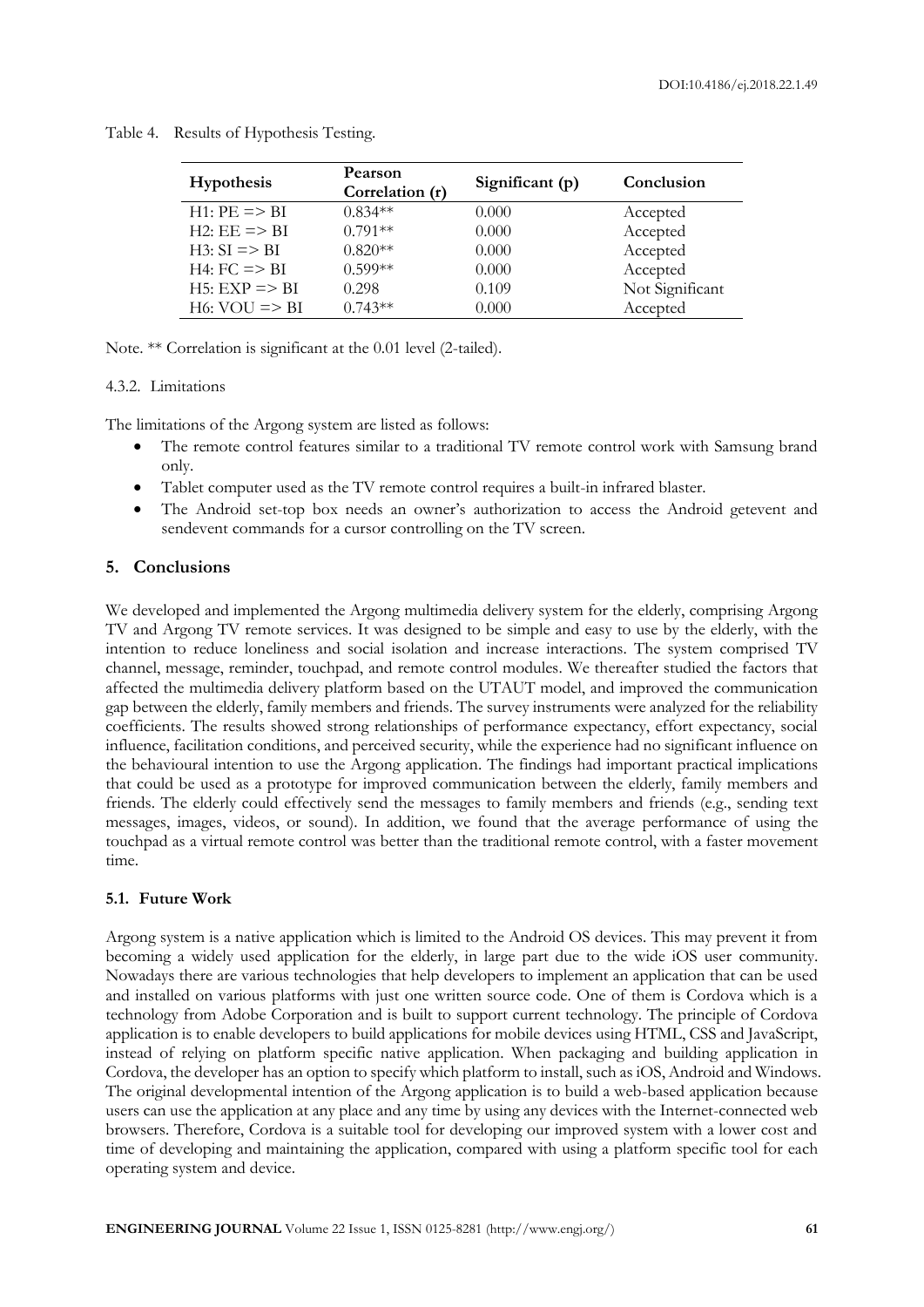## **Acknowledgments**

We wish to thank all members of Data Science and Engineering Laboratory (D-Lab), School of Information Technology at King Mongkut's University of Technology Thonburi (KMUTT) for their useful comments, feedback, and technical support. We are grateful to the volunteers who participated in the project, and without them this work would not be completed. We also would like to acknowledge the financial support from the Higher Education Research Promotion and National Research University Project of Thailand, Office of the Higher Education Commission. This work passed the institutional review board (IRB) process of the School of Liberal Arts, KMUTT, in October 2016.

## **References**

- [1] United Nations, Department of Economic and Social Affairs, Population Division. (2015). *World Population Ageing 2015* [Online]. Available: http://www.un.org/en/development/desa/ population/publications/pdf/ageing/WPA2015\_Report.pdf [Accessed: 13 June 2017]
- [2] Social and Quality of Life Database System. *The Aging Population for the Year 1990 to 2040* [Online]. Available: http://social.nesdb.go.th/SocialStat/StatReport\_Final.aspx?reportid=1209&template =2R1C&yeartype=M&subcatid=27 [Accessed: 13 June 2017]
- [3] Division-in-Charge. National Statistical Office. *The 2014 survey of the older persons in Thailand* [Online]. Available: http://service.nso.go.th/nso/nsopublish/themes/files/elderlyworkFullReport57-1.pdf [Accessed: 13 June 2017]
- [4] K. Reid, "Lifeline or leisure?: TV's role in the lives of the elderly," *Media & Values*, no. 45, 1989. Available: http://www.medialit.org/reading-room/lifeline-or-leisure-tvs-role-lives-elderly [Accessed: 13 June 2017]
- [5] J. Choomkasean, P. Mongkolnam, and J. H. Chan, "Multimedia delivery for elderly people: A conceptual model," in *International Conference on Advances in Information Technology, Communications in Computer and Information Science*, Springer, Berlin, Heidelberg, 2012, vol. 344, pp. 58-69. doi: 10.1007/978-3-642-35076- 4\_6
- [6] P. Mongkolnam, J. Choomkasean, and J. H. Chan, "Stay in Touch: Multimedia delivery for elderly people," in *2013 International Symposium on Computational and Business Intelligence*, New Delhi, India, 2013, pp. 305-309. doi: 10.1109/ISCBI.2013.74
- [7] N. Limdumrongnukoon, P. Mongkolnam, T. Visutarrom, and J. H. Chan, "User interface of multimedia delivery platform for the elderly," in *The Sixth International Conference on the Applications of Digital Information and Web Technologies, Advances in Digital Technologies*, Frontiers in Artificial Intelligence and Applications, IOS press, 2015, vol. 275, pp. 55-67,. doi: 10.3233/978-1-61499-503-6-55
- [8] D. Castilla, A. Garcia-Palacios, I. Miralles, J. Breton-Lopez, E. Parra, S. Rodriguez-Berges, and C. Botella, "Effect of Web navigation style in elderly users," *Computers in Human Behavior*, vol. 55, pp. 909–920, 2016. doi: 10.1016/j.chb.2015.10.034
- [9] K. Bozan, B. Davey, and K. Parker, "Social influence on health IT adoption patterns of the elderly: An institutional theory based use behavior approach," *Procedia Computer Science*, vol. 63, pp. 517-523, 2015. doi: https://doi.org/10.1016/j.procs.2015.08.378
- [10] E. Stojmenova, M. Debevc, L. Zebec, and B. Imperl, "Assisted living solutions for the elderly though interactive TV," *Multimedia Tools and Applications*, vol. 66, no. 1, pp. 115-129, 2013. doi: 10.1007/s11042- 011-0972-1
- [11] V. Orso, A. Spagnolli, L. Gamberini, F. Ibañez, and M. E. Fabregat, "Interactive multimedia content for older adults: the case of Senior Channel," *Multimedia Tools and Applications*, vol. 76, no. 4, pp. 5171- 5189, 2016. doi: 10.1007/s11042-016-3553-5
- [12] S. C. Wang, T. C. Chung, and K. Q. Yan, "A new territory of multi-user variable remote control for interactive TV," *Multimedia Tools and Applications*, vol. 51, no. 3, pp. 1013–1034, 2011. doi: 10.1007/s11042-009-0435-0
- [13] T. Rodriguez, K. Fischer, and J. Kingston, "Intelligent services for the elderly over the TV," *Journal of Intelligent Information Systems*, vol. 25, no. 2, pp. 159–180, 2005. doi: 10.1007/s10844-005-0187-x
- [14] S. Spinsante and E. Gambi, "Remote health monitoring for elderly through interactive television," *Biomedical Engineering Online*, p. 54, 2012. doi: 10.1186/1475-925X-11-54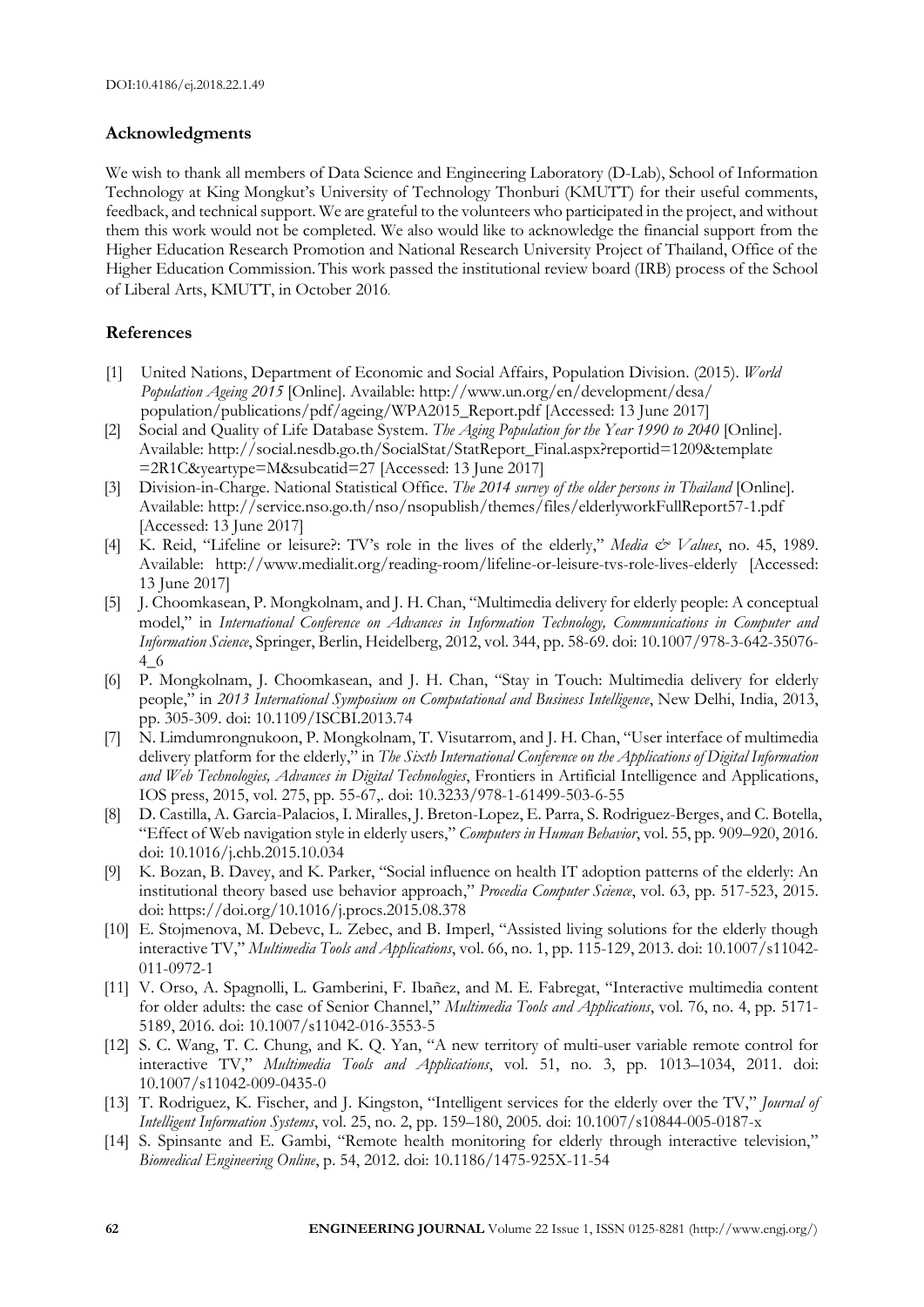- [15] C. Bae, J. Yoo, K. Kang, Y. Choe, and J. Lee, "Home server for home digital service environments," *IEEE Transactions on Consumer electronics*, pp. 382-383, 2003. doi: 10.1109/ICCE.2003.1218984
- [16] M. Nikolova, F. Meijs, and P. Voorwinden, "Remote mobile control of home appliances," *IEEE Transactions on Consumer Electronics*, vol. 49, no. 1, pp. 123-127, 2003. doi: 10.1109/TCE.2003.1205464
- [17] V. Lopes, E. Queiroz, N. Freitas, M. Oliveira, and O. Monteiro, "TV-Health: A context-aware health care application for Brazilian digital TV," in *Proceedings of the 22nd Brazilian Symposium on Multimedia and the Web*, 2016, pp. 103-106. doi: 10.1145/2976796.2988170
- [18] *8 Great Apps For Our Elders* [Online]. Available: https://www.forbes.com/sites/nextavenue/2015/ 08/28/8-great-apps-for-our-elders [Accessed: 13 June 2017]
- [19] Y. Xiao, X. Du, and J. Zhang, "Internet protocol television (IPTV): The Killer application for the nextgeneration Internet," *IEEE Communications Magazine*, vol. 45, no. 11, pp. 126-134, 2007. doi: 10.1109/MCOM.2007.4378332
- [20] Android Developers. *RecognizerIntent* [Online]. Available: https://developer.android.com/reference/ android/speech/RecognizerIntent.html [Accessed: 13 June 2017]
- [21] Y. R. Lai and T. P. Hwang, "Virtual touchpad for cursor control of touchscreen thumb operation in the mobile context," *International Conference on Design, User Experience and Usability*, vol. 9187, pp. 563-574, 2015. doi: 10.1007/978-3-319-20898-5\_54
- [22] Gitiles. *Getevent* [Online]. Available: http://source.android.com/devices/input/getevent.html [Accessed: 13 June 2017]
- [23] Gitiles. *getevent.c* [Online]. Available: https://android.googlesource.com/platform/system/core/+/ android-4.4\_r1/toolbox/getevent.c [Accessed: 13 June 2017]
- [24] Gitiles. *sendevent.c* [Online]. Available: https://android.googlesource.com/platform/system/ core/+/android-4.4\_r1/toolbox/sendevent.c [Accessed: 13 June 2017]
- [25] Android Developers. *MotionEvent* [Online]. Available: https://developer.android.com/reference/ android/view/MotionEvent.html [Accessed: 13 June 2017]
- [26] K. K. Cheong, I. Kim, S. K. Park, and Y. J. Park, "User performance measures for evaluating interactive TV pointing devices," *IEEE Transactions on Consumer Electronics*, vol. 57, no. 3, pp. 1236-1244, 2011. doi: 10.1109/TCE.2011.6018879
- [27] R. Senanayake, R. S. Goonetilleke, and E. R. Hoffmann, "Targeted-tracking with pointing devices," *IEEE Transactions on Human-Machine Systems*, vol. 45, no. 4, pp. 431-441, 2015. doi: 10.1109/THMS.2015.2408260
- [28] I. S. MacKenzie, "Fitts' throughput and the remarkable case of touch-based target selection," in *International Conference on Human-Computer Interaction*, 2015, pp. 238-249. doi: 10.1007/978-3-319-20916- 6\_23
- [29] O. Chapuis, R. Blanch, and M. Beaudouin-Lafon. (2017). *Fitts' Law in the Wild: A Field Study of Aimed Movements* [Online]. Available: https://hal.archives-ouvertes.fr/hal-00612026
- [30] S. MacKenzie. *Fitts' Law Software Download* [Online]. Available: http://www.yorku.ca/mack/ FittsLawSoftware [Accessed: 13 June 2017]
- [31] International Organization for Standardization, ISO 9241-9:2000 [Online]. Available: http://www.iso.org/iso/catalogue\_detail.htm?csnumber=30030 [Accessed: 13 June 2017]
- [32] Android Developers. *ConsumerIrManager* [Online]. Available: https://developer.android.com/ reference/android/hardware/ConsumerIrManager.html [Accessed: 13 June 2017]
- [33] V. Venkatesh, M. G. Morris, G. B. Davis, and F. D. Davis, "User acceptance of information technology: Toward a unified view," *MIS Quarterly*, vol. 27, no. 3, pp. 425-478, 2003.
- [34] M. Cimperman, M. M. Brenčič, and P. Trkman, "Analyzing older users' home telehealth services acceptance behavior—Applying an Extended UTAUT model," *International Journal of Medical Informatics*, vol. 90, pp. 22-31, 2016. doi: 10.1016/j.ijmedinf.2016.03.002
- [35] V. Techatraiphum, A. Tharnuraikun, W. Krathu, and W. Chutimaskul, "Telemedicine acceptance framework for the elderly in Thailand," in *2016 International Conference on Information and Communication Technology Convergence (ICTC)*, Jeju, pp. 39-44, 2016. doi: 10.1109/ICTC.2016.7763430
- [36] S. N. Attuquayefio, and H. Addo, "Using the UTAUT model to analyze students' ICT adoption," *International Journal of Education and Development using Information and Communication Technology*, vol. 10, no. 3, p. 75, 2014.
- [37] C. Kufs. (2010). *30 Samples. Standard, Suggestion, or Superstition?* [Online]. Available: http://statswithcats.wordpress.com/2010/07/11/30-samples-standard-suggestion-or-superstition [Accessed: 13 June 2017]

**ENGINEERING JOURNAL** Volume 22 Issue 1, ISSN 0125-8281 (http://www.engj.org/) **63**